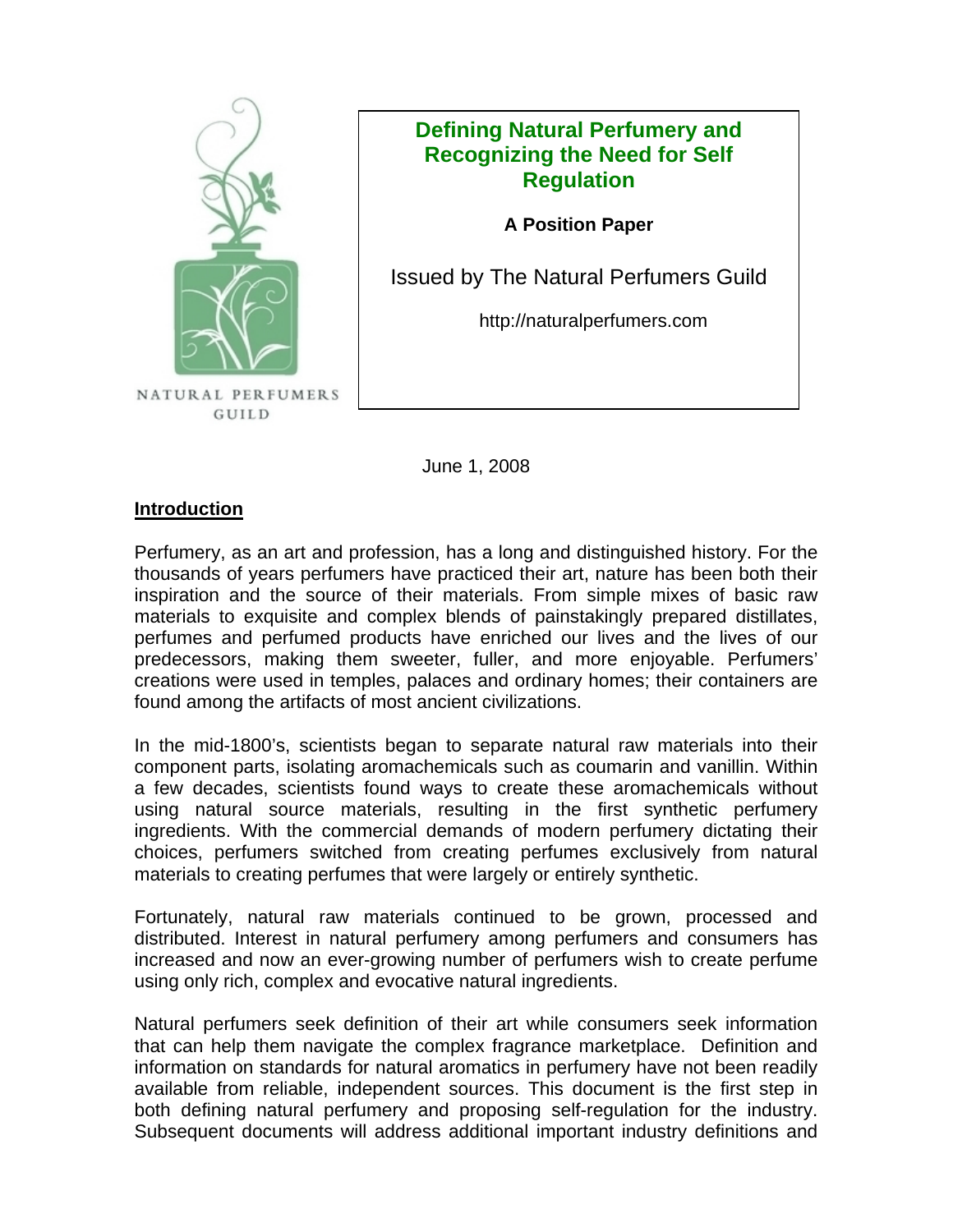standards, such as safety, environmental concerns, raw material and product testing, and manufacturing processes.

The Guild is issuing this document for further discussion and consideration as a standard for defining natural perfume and the adoption of uniform language for self-regulation.

## **General Definitions:**

- *Natural perfumery* is the art of blending *fragrance ingredients of natural origin* (see below) to create aesthetically pleasing *natural fragrance compounds* used to fragrance a full range of industry products from fine perfume to personal and household products. The *natural fragrance compound* is the aromatic foundation for *fragrant natural products* and *naturally fragranced products* (see below).
- *Fragrance ingredients of natural origin* include:
	- o Botanical raw materials, such as flowers, barks, seeds, leaves, twigs, roots, rinds, etc.
	- o Soil derivatives, such as mitti
	- o Exuded materials from plants, such as oleoresins, balsams, and gums
	- o Animal derivatives, such as ambergris and Hyraceum tinctures and absolutes
	- o Essential oils derived from botanical raw materials by dry, steam, or water distillation or by mechanical processes
	- o Other forms of essential oils, such as rectified oils, bacterially fermented oils, fractional distillations, molecular distillations, isolates, terpene-less oils, and folded oils
	- o Distillates, such as hydrosols
	- o Tinctures derived by macerating a botanical raw material in ethanol, such as tincture of vanilla
	- o Infusions derived by macerating a botanical raw material in a wax such as jojoba or a fixed oil such as almond oil
	- o Concretes, pomades, absolutes, and resinoids, all extracted from botanical raw materials using a solvent other than water, followed by removal of the solvent by distillation. Solvents may include hexane, CO2 and others.
	- o Attars, rhus, and choyas
- A *fragrant natural product* is made by combining a *natural fragrance compound* with a wholly natural *carrier*. A *fragrant natural product* may be labeled "natural" (e.g. natural perfume, natural soap, natural massage oil, room spray, linen spray, etc.)
- A *naturally fragranced product* is made by combining a *natural fragrance compound* with a partly or wholly synthetic *carrier*. A *naturally fragranced*